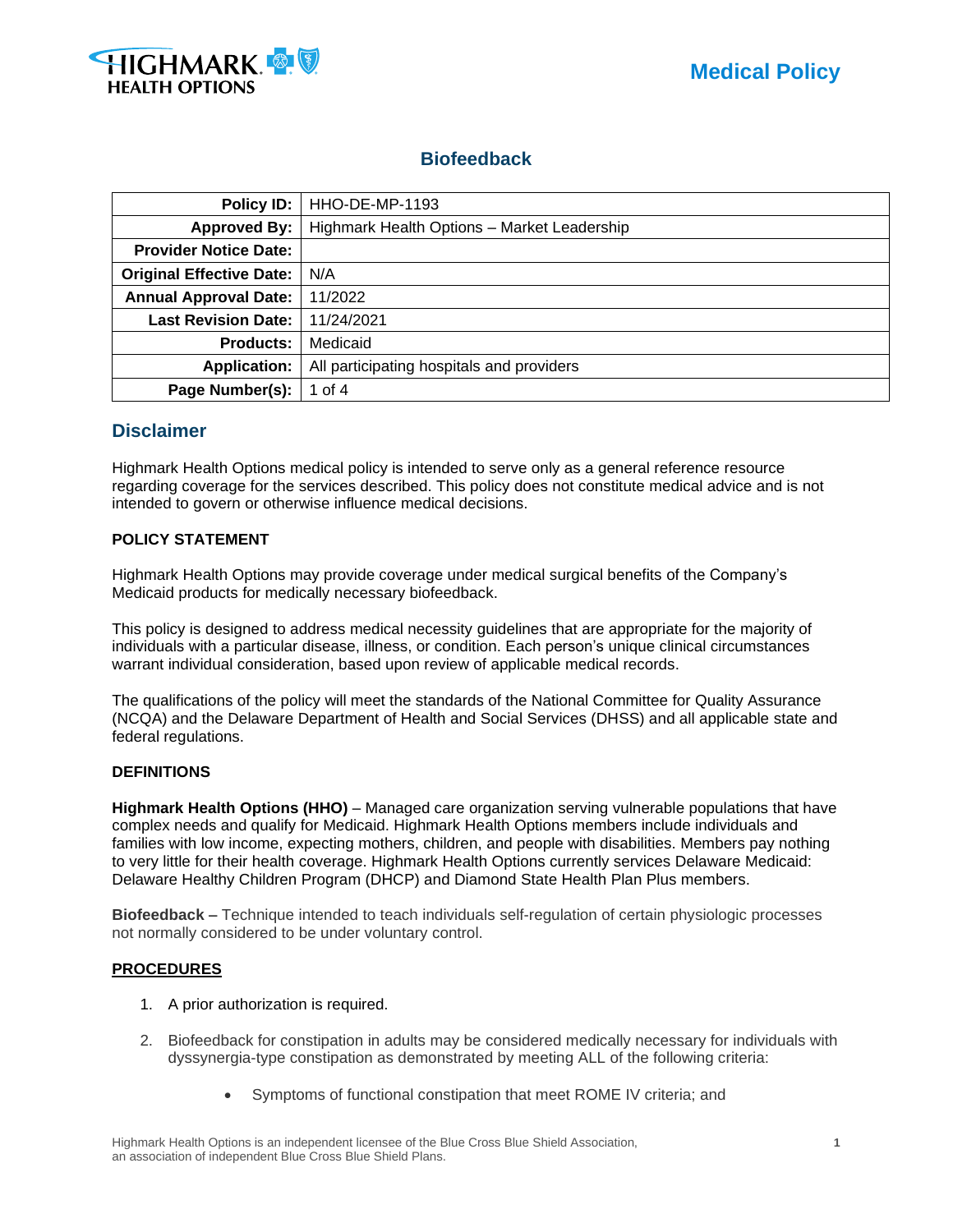



- Objective physiologic evidence of pelvic floor dyssynergia demonstrated by inappropriate contraction of the pelvic floor muscles or less than 20% relaxation of basal resting sphincter pressure by manometry, imaging or electromyography (EMG); and
- Failed a three (3) month trial of standard treatments for constipation including laxatives, dietary changes, and exercises (as many of the previous as are tolerated).

Biofeedback may be considered medically necessary as part of the overall treatment plan for migraine and tension-type headache. Before a biofeedback program is introduced, a physician must determine that the headaches are not pathological in nature. Such pathologies include:

- Brain tumors; or
- Hematoma; or
- Edema; or
- Aneurysm; or
- Disease of the eyes, ears, or sinus.

Biofeedback may be considered medically necessary for the treatment of stress and/or urge incontinence in cognitively intact individuals who have failed a documented trial of pelvic muscle exercise (PME) training. A failed trial is defined as no clinically significant improvement in urinary continence after completing four (4) weeks of an ordered regimen of PMEs.

Biofeedback using capnometry guided respiratory intervention (CGRI) (e.g., Freespira) may be considered medically necessary as part of the overall treatment plan for adult individuals (age 18 and older) diagnosed with panic disorder and/or posttraumatic stress disorder (PTSD) when the individual is capable of participating in the treatment plan (physically and cognitively).

Biofeedback, not meeting the criteria as indicated in this policy is considered experimental/investigational, and therefore noncovered because the safety and efficacy cannot be established by the review of the available published peer-reviewed literature.

- 3. Functional constipation ROME IV diagnostic criteria
	- Must include two or more of the following:
		- o Straining during at least 25% of defecations; or
		- o Lumpy or hard stools in at least 25% of defecations; or
		- o Sensation of incomplete evacuation for at least 25% of defecations; or
		- o Sensation of anorectal obstruction/blockage for at least 25% of defecations; or
		- o Manual maneuvers to facilitate at least 25% of defecations (e.g., digital evacuation, support of the pelvic floor); or
		- o Fewer than three defecations per week; and
		- Loose stools are rarely present without the use of laxatives; and
	- Insufficient criteria for irritable bowel syndrome.

\*Criteria fulfilled for the last three (3) months with symptom onset at least six (6) months prior to diagnosis.

#### 4. Post-payment audit statement

The medical record must include documentation that reflects the medical necessity criteria and is subject to audit by Highmark Health Options at any time pursuant to the terms of your provider agreement.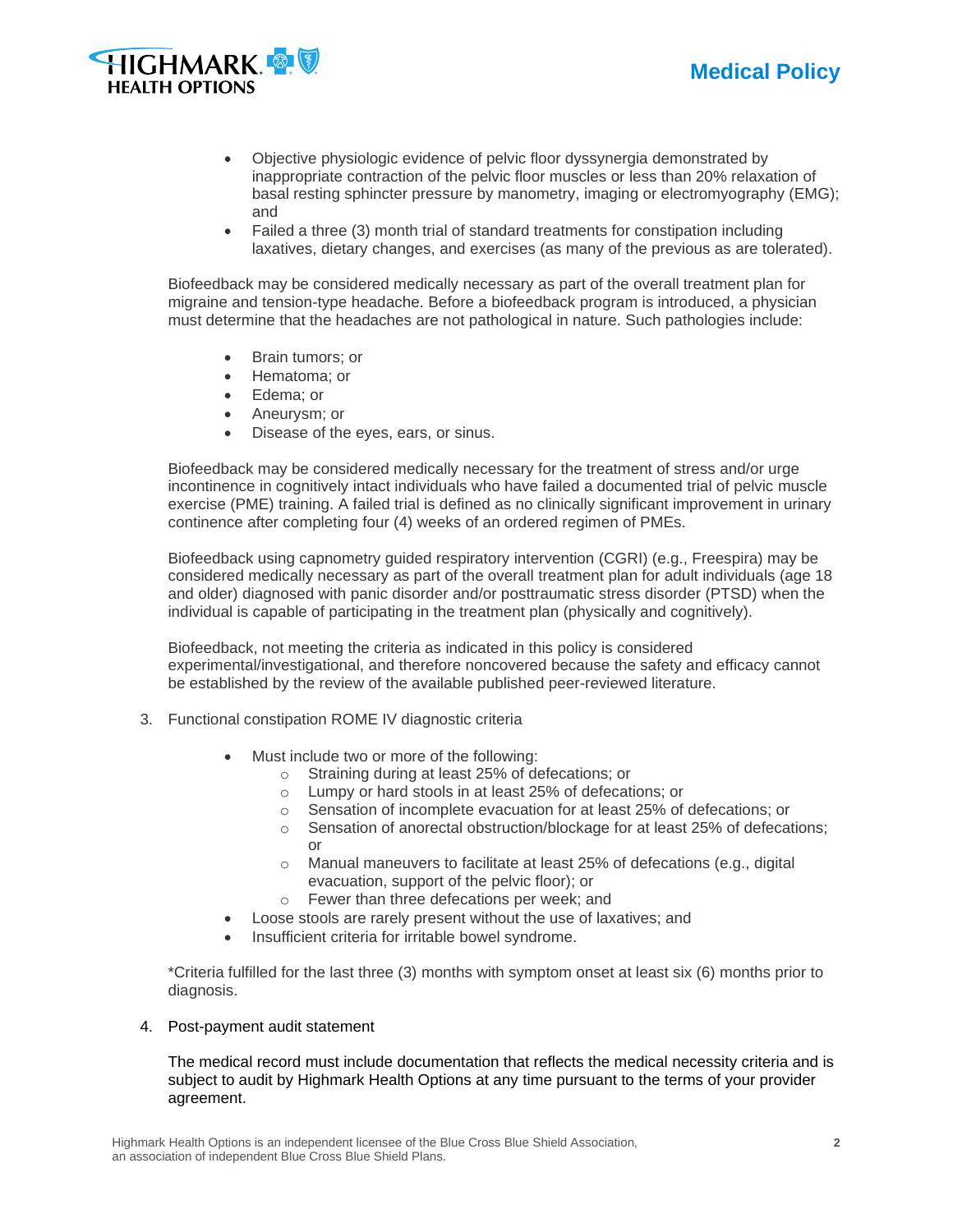

#### 5. Place of service: inpatient/outpatient

Experimental/investigational (E/I) services are not covered regardless of place of service.

Biofeedback is typically an outpatient procedure which is only eligible for coverage as an inpatient procedure in special circumstances, including, but not limited to, the presence of a comorbid condition that would require monitoring in a more controlled environment such as the inpatient setting.

#### **CODING REQUIREMENTS**

|       | CPT code Description                                                                                                                                                                                                                                    |
|-------|---------------------------------------------------------------------------------------------------------------------------------------------------------------------------------------------------------------------------------------------------------|
| 90912 | Biofeedback training, perineal muscles, anorectal or urethral sphincter, including EMG<br>and/or manometry, when performed; initial 15 minutes of one-on-one physician or other<br>qualified health care professional contact with the patient.         |
| 90913 | Biofeedback training, perineal muscles, anorectal or urethral sphincter, including EMG<br>and/or manometry, when performed; each additional 15 minutes of one-on-one physician<br>or other qualified health care professional contact with the patient. |

## **COVERED DIAGNOSIS CODES**

| <b>Codes</b>      |                    |                    |                    |         |                   |                   |
|-------------------|--------------------|--------------------|--------------------|---------|-------------------|-------------------|
| F40.01            | F41.0              | G43.001            | G43.009            | G43.011 | G43.019           | G43.101           |
| G43.109           | G43.111            | G43.119            | G43.401            | G43.409 | G43.411           | G43.419           |
| G43.501           | G43.509            | G43.511            | G43.519            | G43.701 | G43.709           | G43.711           |
| G43.719           | G43.801            | G43.809            | G43.811            | G43.819 | G43.901           | G43.909           |
| G43.911           | G43.919            | G44.201            | G44.209            | G44.211 | G44.219           | G44.221           |
| G44.229           | K59.00             | K59.01             | K <sub>59.02</sub> | K59.03  | K59.04            | K59.09            |
| N <sub>39.3</sub> | N <sub>39.41</sub> | N <sub>39.46</sub> | N39.491            | N39.492 | R <sub>15.0</sub> | R <sub>15.1</sub> |
| R <sub>15.2</sub> | R <sub>15.9</sub>  | R32                |                    |         |                   |                   |

#### **REIMBURSEMENT**

Participating facilities will be reimbursed per their Highmark Health Options contract.

## **Reference**

Damin DC, Hommerding F, Schirmer D. et al. Patient-controlled biofeedback device for the treatment of fecal incontinence: A pilot study. Appl Psychophysciol Biofeedback. 2017;42:133-137.

Kaiser RS, Mooreville M, Kannan K. Psychological interventions for the management of chronic pain: A review of current evidence. Current Pain And Headache Reports. 2015;19(9):43.

Kaplan A, Mannarino A, Nickell PV. Evaluating the impact of Fresspira on panic disorder patients' health outcomes and healthcare cost within the Allegheny Health Network. Appl Psychophys Biof. 2020;45:175– 181.